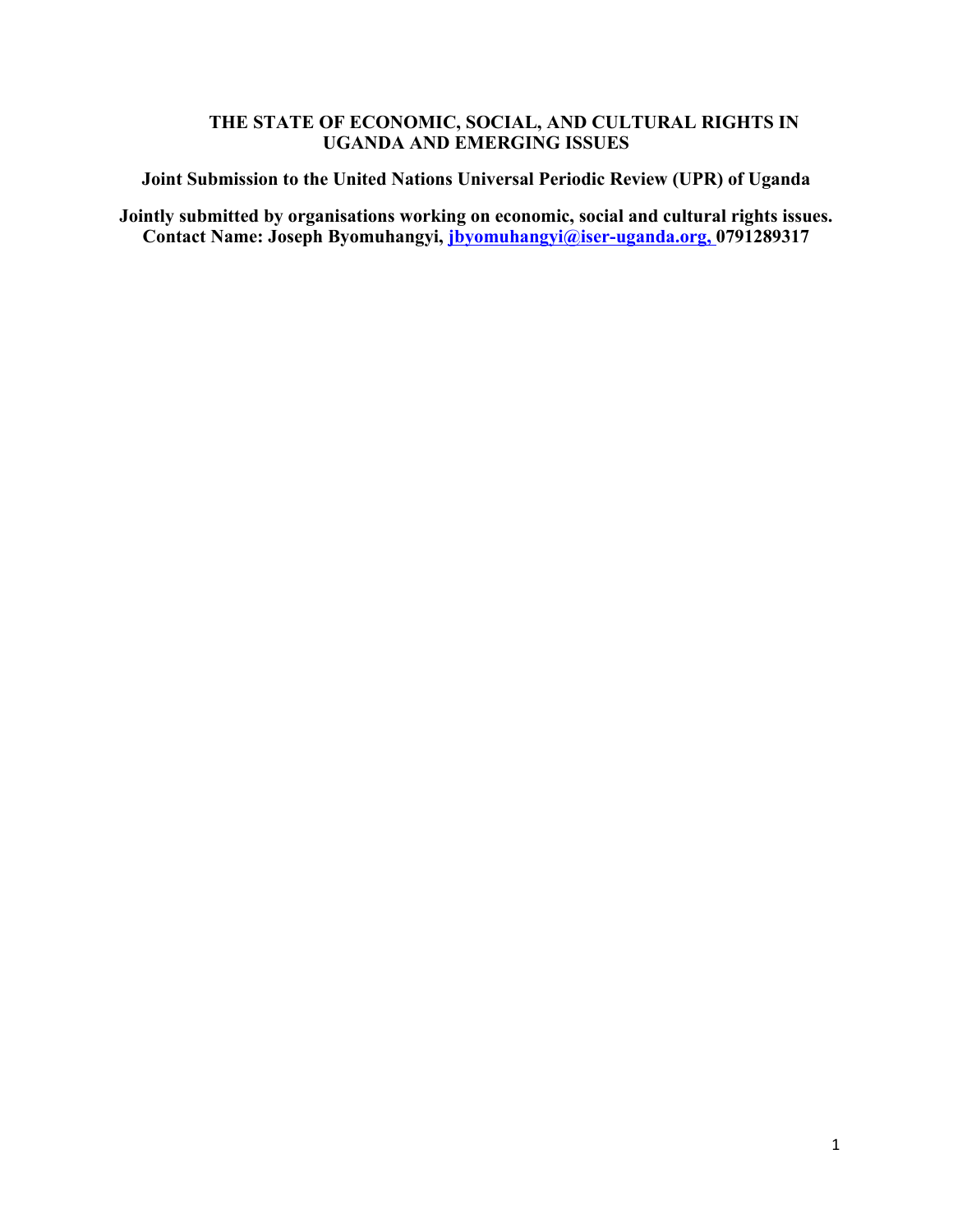### **ORGANISATIONS THAT ENDORSE THIS REPORT**

- 1. Action Group for Health, Human rights and HIV/AIDS (AGHA)
- 2. Advocates for Elimination of Discrimination Against Women (ADAW)
- 3. African Centre for Global Health & Social Transformation (ACHEST)
- 4. Akina Mama wa Afrika (AMwA)
- 5. Alliance for Women Advocating for Change (AWAC)
- 6. Center for Health, Human rights and Development (CEHURD)
- 7. Community Health Advocate Associations of Buikwe, Kiboga, Gomba, Kyankwanzi and Wakiso Districts.
- 8. Coalition for Health Promotion and

Social Development (HEPS- U)

- 9. Enforcement of Patients and Health Workers' Rights (EPHWOR)
- 10. Golden Center for Women'<sup>s</sup> Rights (GCWR)
- 11. Human Rights awareness and promotion forum (HRAPF)
- 12. Islamic Women Initiative for Justice Law and Peace (IWILAP)
- 13. Initiative for Social and Economic Rights (ISER)
- 14. Jenga Afrika
- 15. Marie Stopes Uganda (MSU)
- 16. Mental Health Uganda (MHU)
- 17. National Community of women living with HIV/AIDS (NACWOLA)
- 18. National Forum for

People Living with HIV/AIDS Networks in Uganda (NAFOPHANU)

- 19. Partners in Community Transformation (PICOT)
- 20. Peer to Peer Uganda (PEER-U)
- 21. Reach A Hand Uganda (RAHU)
- 22. Reproductive Health Uganda (RHU)
- 23. Sexual Minorities Uganda (SMUG)
- 24. Sexual and Reproductive Health and Rights (SRHR) Alliance Uganda
- 25. Think Tank Center for Health and Human Rights (TTACH-RIGHTS)
- 26. Uganda Family Planning Consortium (UFPC)
- 27. Uganda National Network of AIDS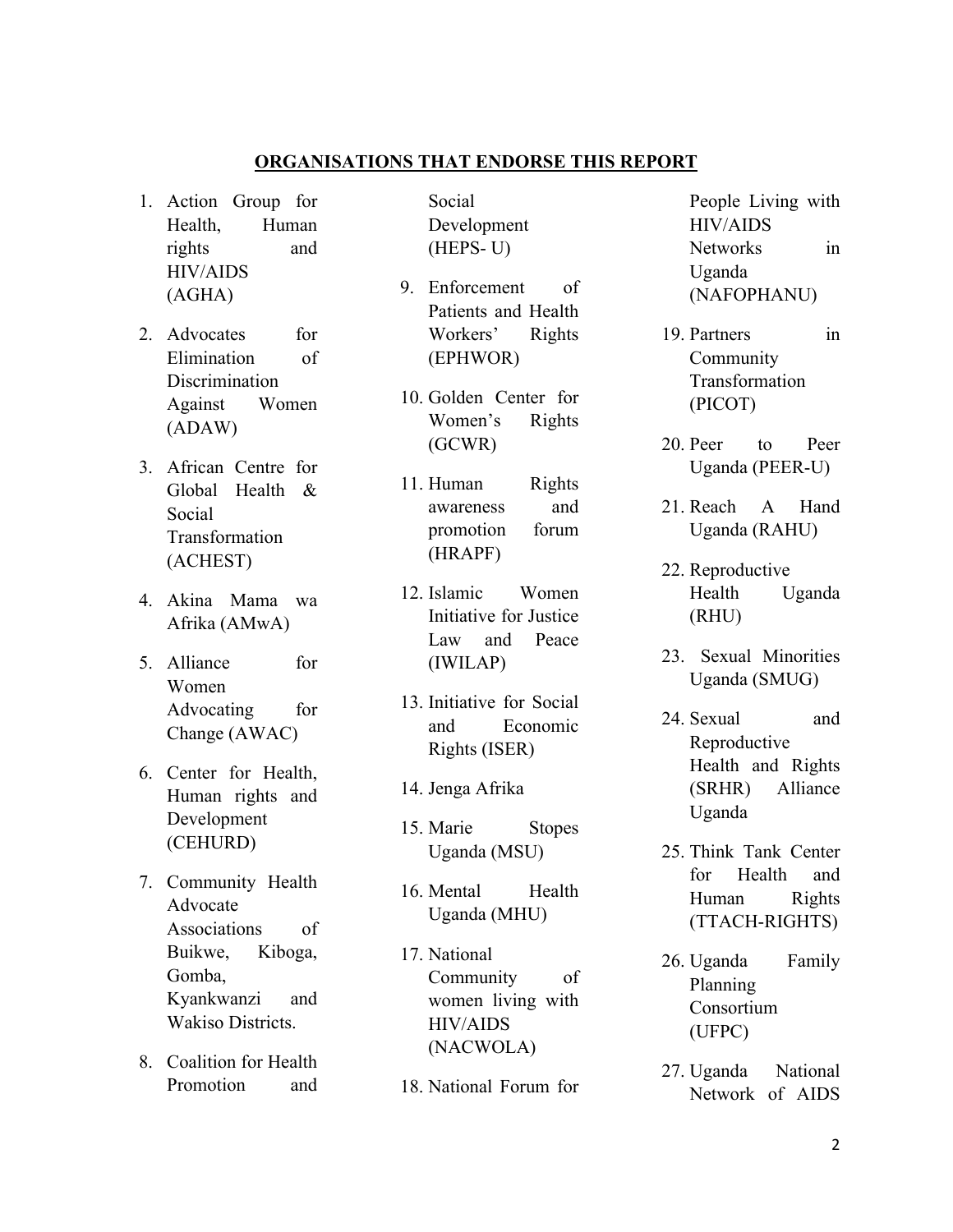Service **Organizations** (UNASO)

- 28. Uganda Network of Key Population Services **Organizations** (UNESO)
- 29. Uganda Network on Law Ethics and HIV/AIDS (UGANET)
- 30. Uganda Network of Young People Living with HIV/AIDS (UNYPA)
- 31. Uganda Youth and Adolescents Health Forum (UYAHF)
- 32. Uganda Youth Alliance for Family Planning and Adolescent Health (UYAFPAH)
- 33. White Ribbon Alliance for Safe Motherhood Uganda (WRA-U)
- 34. Women with a mission (WWM)
- 35. Platform for Labour Action (PLA), Refugee Law Project(RLP)
- 36. Cross-Cultural

Foundation of Uganda(CCFU)

37. Center for Health, Human rights and Development (CEHURD)

38. Resource Rights Africa (RRA)

39. The Uganda Consortium on Corporate Accountability (UCCA)

40. Community Integrated Development Initiatives, CIDI

41. Twerwaneh o listeners club

42. Buliisa Initiative for Rural Development **Organisation** (BIRUDO)

43. CESCRA

44. Karamoja Development Forum (KDF)

45. Transparen cy International Uganda (TIU)

46. The Advocates Coalition for Development and Environment (ACODE)

47. Action Aid

48. The Civil Society Coalition on Oil and Gas (CSCO)

49. Karamoja Miners Association (KMA)

50. Advocates f o r Natural Resources a n d Development ( AN A R D E )

51. T h e Northern Albertine Network o n Environment a n d Petroleum ( N A N E P )

52. Bunyoro Albertine Petroleum Network o n **Environmental** Conservation (BAPENECO)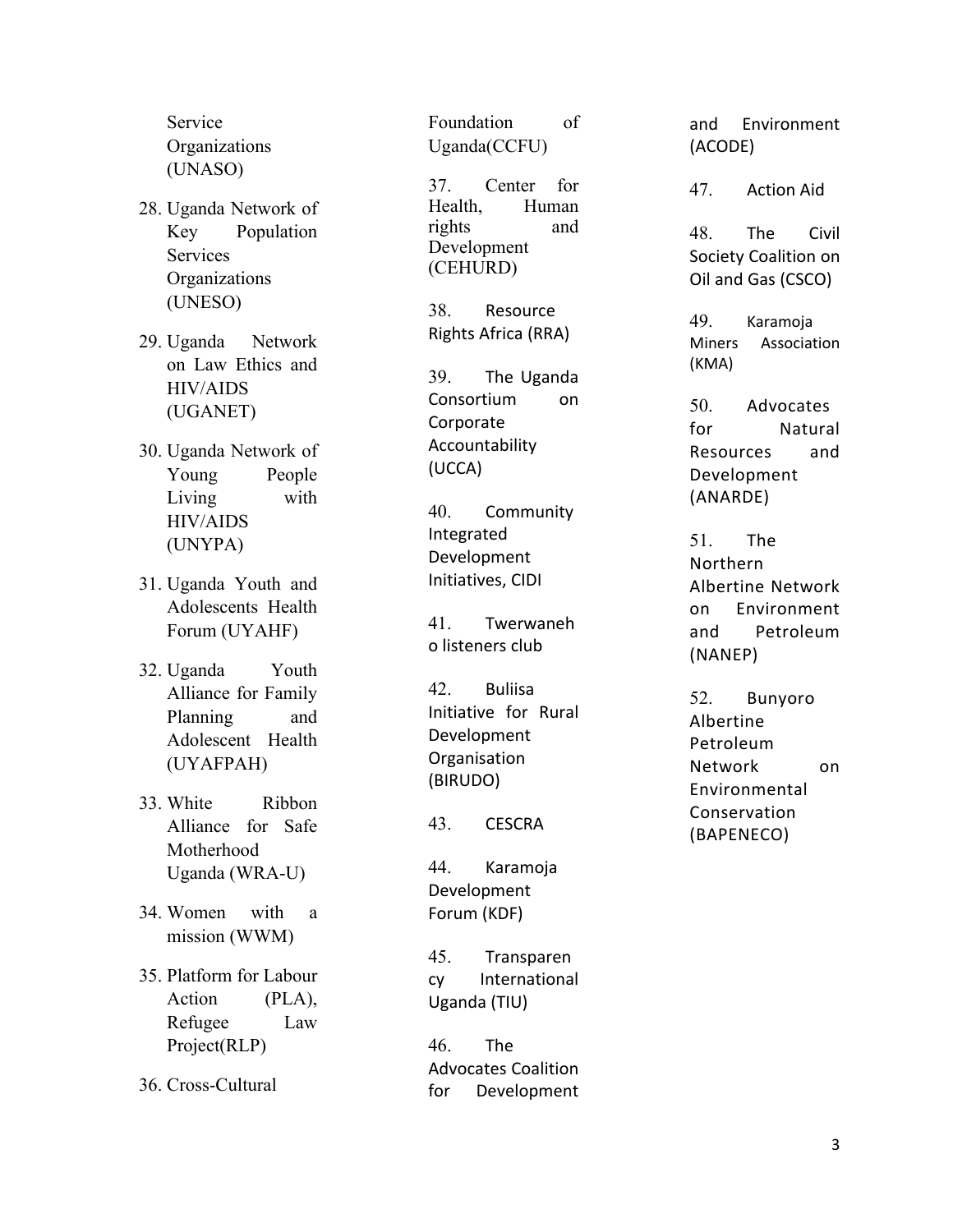## **I. EXECUTIVE SUMMARY**

1. Uganda has undergone two reviews in 2011 and 2016. In November 2016, Uganda underwent its second Universal Periodic Review (UPR). Ahead of the review, civil society organisations submitted <sup>a</sup> joint civil society repor<sup>t</sup> on economic, social and cultural rights and lobbied for recommendations on ESCRs coordinated by the Initiative for Social and Economic Rights (ISER). During the 2016 UPR, Uganda received 226 recommendations, 148 were accepted by the governmen<sup>t</sup> and 78 were noted. This submission elaborates progress made by the Government of Uganda over the last four and half years on specific recommendations emanating from the second cycle of the Universal Periodic Review in 2016, and identifies the gaps and the challenges that need to be addressed.

### **II. SUBMISSIONS ON STATUS OF IMPLEMENTATION OF ACCEPTED RECOMMENDATIONS**

# *RIGHT SPECIFIC ISSUES*

### **A. Right to social Security**

- 2. The Government of Uganda committed itself to strengthen its social security in favour of the most vulnerable sectors of society. In achieving this obligation, Uganda'<sup>s</sup> Vision 2040 proposes <sup>a</sup> universal pension and suppor<sup>t</sup> to 'orphaned children, the disabled and the destitute'. In 2019, the Government of Uganda initiated amendments to the National Social Security Fund Act to repeal limiting provisions on coverage and eligibility in the current provisions. Various concerns however remain prevalent. Firstly, the number that benefits from social security are still low. Uganda's working-age population stands at 19.4 million of which about 15 million were working in either formal or informal sector, and thus eligible for pension savings. However, according to the Uganda Retirement Benefits Annual Performance Report, 2018, only 1.9 million people are covered by formal social security schemes representing 14% of the labour force; implying that 86% of the working-age population was uncovered. i
- **3. Recommendation: Government should develop <sup>a</sup> clear vision and long-term financing strategy for social protection to enhance political will and funding for increasing investment in social protection, Coordinate and fast-track the adoption of social security reforms.**

#### **B. The Right to culture**

- 4. Internationally, Uganda ratified the 1972 UNESCO Convention on Tangible Cultural Heritage, the 2003 Convention on the Safeguarding of the Intangible Cultural Heritage, and the 2005 UNESCO Convention on the Promotion and Protection of Cultural Diversity and Expressions.
- 5. Nationally, the 1995, Constitution of Uganda recognizes the importance of cultural identity and the existence of 65 indigenous groups. Under Objective xxiv (a) of the 1995 Constitution, the Government of Uganda commits to ensuring that the social and cultural well-being of the people is respected, and stipulates that the State shall promote and preserve the cultural values and practices that enhance the dignity of Ugandans; and shall encourage the development, preservation, and enrichment of Ugandan languages.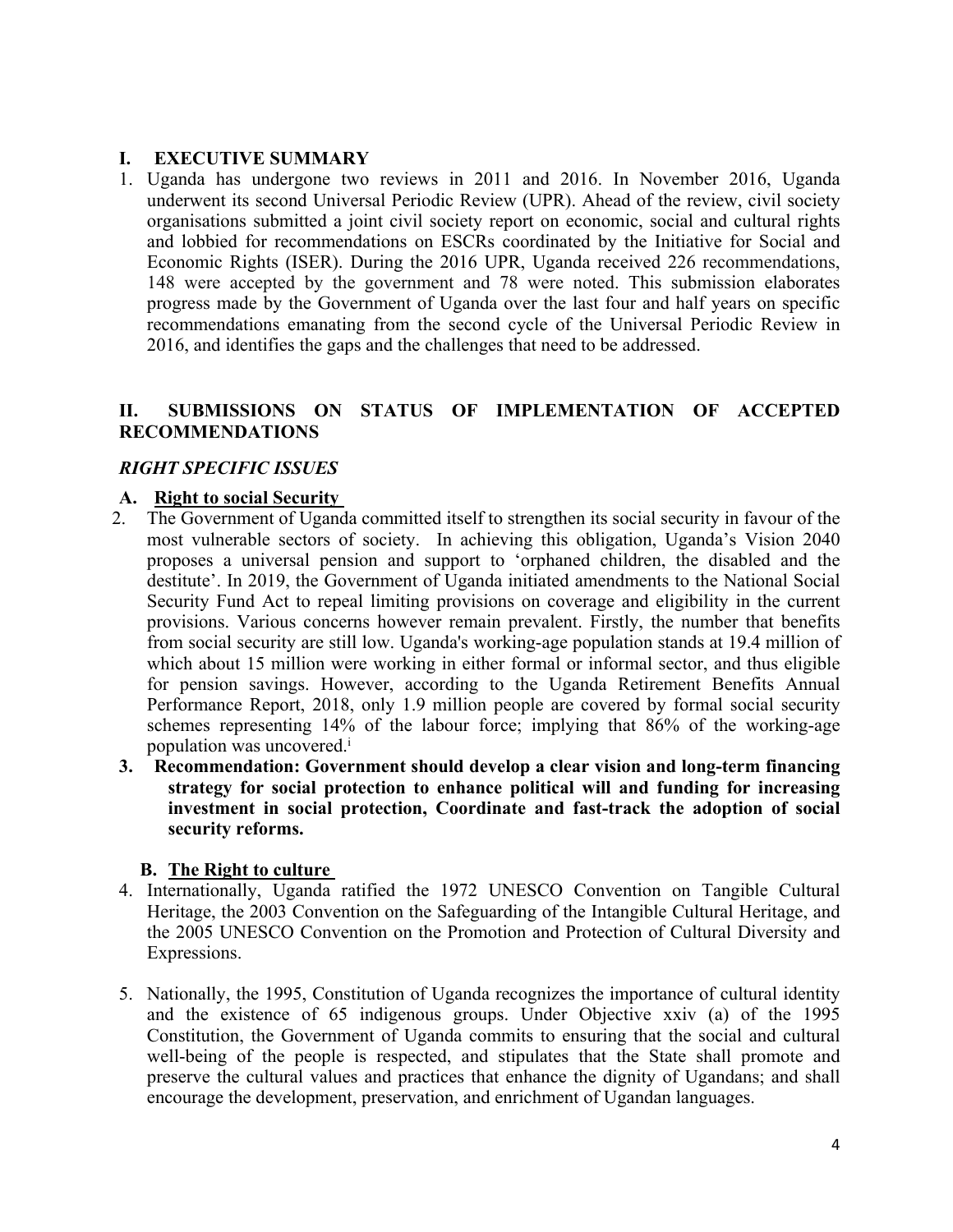#### *Weak legal and policy framework on the right to culture*

- 6. The governmen<sup>t</sup> has pu<sup>t</sup> in place laws to promote the enjoyment of this right, for example, the Museums and Monuments Policy 2015, the Museums and Monuments Bill which is intended to repeal the Historical Monuments Act of 1967. The governmen<sup>t</sup> also developed <sup>a</sup> national action plan on culture and creative industries of Uganda. ii However, whereas the laws are grea<sup>t</sup> on paper, the same has not been adequately incorporated into practice. Certain national cultural sites have now attained World recognition, but the Act has not been updated to provide for this status. Whereas the Uganda National Culture Centre Act,<sup>ii</sup> provides for <sup>a</sup> statutory body that is supposed to provide for the establishment of theatres and cultural centres across the country to provides access, expression, and enjoyment of culture, there is still only one theatre based in the capital city Kampala.
- 7. **Recommendation: The relevant government department such as the Tourism and Museums departments should fast-track the promulgation of the Museums and Monuments law (currently <sup>a</sup> Bill in Parliament), the various laws should be updated to accommodate the various strides being made.**

#### *Lack of instructional Materials in Indigenous Languages*

- 8. Furthermore, there is limited use of indigenous languages, this is because minority languages in Uganda are not taught in schools as <sup>a</sup> medium of instruction in schools or common public spaces including materials comcerning the COVID-19 pandemic.<sup>iv</sup> Young people from indigenous minority communities are usually taught in 'foreign' languages, denying them the right to express their cultural identities through languages. Among the Paluo in Kiryandongo, for instance, children now learn in Acholi, Alur, or Langi, leading to the erosion of the indigenous language called Lebpaluo. Similarly, Batuku children in Ntoroko district learn at school in Rutooro and the Bagwe in Busia district learn in Lusamya. Among the Benet in Kween district, Kupsabiny is taught in schools, resulting in the loss of Kumosop, the Benet language: in Zombo district, Alur language is generalised for all in primary education with the enrolment of thematic curriculum ye<sup>t</sup> there are indigenous groups like the Lendu and Kebu. The same challenge is evident in the passing of COVID-19 prevention and control messages that purely focus in Alur Language while sidelining the efforts of Lendu and Kebu indigenous groups.
- **9. Recommendation: During this period of the COVID-19 Pandemic, the government should develop COVID-19 related information and communication materials in several languages including those of IMGs. Certain terms, including social distance and quarantine, need to be collectively translated and appreciated by all Ugandans.**

#### **C. Right to food**

**10.** Internationally, Uganda has ratified Agenda 2030; especially Sustainable Development Goal 2, International Covenant on Economic Social and Cultural Rights, 1966, African Charter on Human and Peoples Rights, Convention on the Right of the child Comprehensive Africa Agricultural Development Program (CAADP). These have been localized through The 1995 Constitution of the Republic of Uganda under Objective XXII on food security and nutrition, VISION 2040, that have informed the development of several frameworks and governmen<sup>t</sup> programmes such as; Poverty Alleviation Action Programme (PEAP), Plan for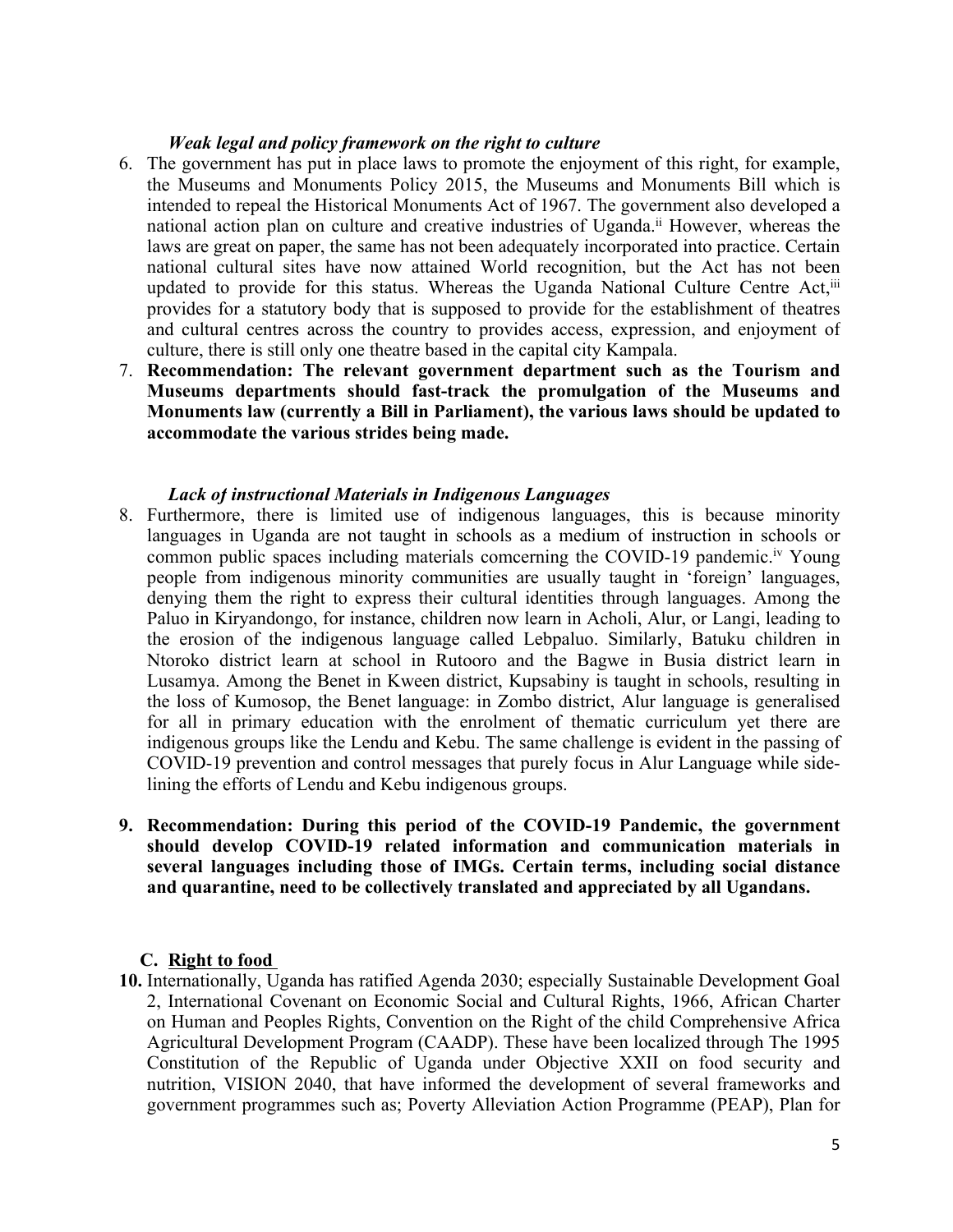Modernization of Agriculture (PMA) among others.

**11.** 26% of the total population in the country is living in <sup>a</sup> stressed food insecurity zone (IPC Phase 2).<sup>v</sup> East Central with 1.88m has the highest population under this category, followed by South Western1.24 million, Teso 1.1 million, and West Nile with 1.04 million. Further 69% of the total population in the country was minimally food insecure (IPC Phase 1), 5% of the total population in the country is in Crisis (IPC Phase 3).<sup>vi</sup> Note should be taken that all regions in the country have <sup>a</sup> stressed population. Concerning urban variation, 17% of the population in Kampala is faced with acute food insecurity (IPC phase  $3^+$ ),  $\overline{v}$  projected to be in the acute phase in the last quarter of the year 2020. The problem cuts across school children, prisoners, and Refugees.

#### *Inadequate legislative mechanisms in food security*

- **12.** The governmen<sup>t</sup> committed to putting in place programmes to facilitate food security. To realize these inspirations, there're specific policies developed including; the National Seed Policy (2018), National Fertilizer Policy (2016) and the Land Valuation Bill (2019) will provide parity in access to the right to food by stabilizing land rights among others. The Government through the Judiciary has affirmed the right to food as <sup>a</sup> basic human right and protected by the constitution under national Objective XXII (b), (Article 8A and 45 in Uganda through the high court in the case for Center for Food and Adequate Living Rights (CEFROHT) v Attorney General.<sup>viii</sup> However, with the challenge of the absence and privatization of national strategic food reserves and the absence of seed banks. Also, it is concerning that no significant steps have been designed to address food and nutrition gaps in the country. Agriculture is at the center of the national development agenda ye<sup>t</sup> it does not receive the same attention when it comes to budget allocation. Over time, the approved budget for agriculture in relative terms has declined from an estimated 5.1% of total budget allocation in 2001/02 to 1.8% in 2021/22 financial year. This shows little commitment by governmen<sup>t</sup> for sustained expenditure on agriculture and <sup>a</sup> direct contrast to the Maputo Declaration which calls for <sup>a</sup> 10% national budget allocation to Agriculture Sector.
- 13. **Recommendation: Uganda should adopt and implement the draft Food and Nutrition Bill of 2008, should repose and or establish National Food Reserves in the country that target families mostly and Food Emergency Preparedness system and establish <sup>a</sup> vulnerable country register to aid and guide food distribution processes.**

#### *Inconsistent Government policies and programs*

- 14. The governmen<sup>t</sup> has set up various programs such as the Plan for Modernization of Agriculture (PMA), Development Strategy and Investment Plan 2011-2015 and Agricultural Sector Strategic Plan 2015/16 – 2019/20, Operation wealth creation, Emyooga, agricultural finance facility, and the recently launched parish development model and are all geared towards bringing to farmers planting materials, capital, and other inputs so they can grow the food they eat and thus improve nutrition and food security. However, the governmen<sup>t</sup> has continued to pursue development policies/programs that force subsistence farmers off the land without arrangements to ensure their livelihood and therefore their access to food. The case of the Kaweri villagers in Mubende is <sup>a</sup> good example.
- **15. Recommendation: Government should consider consolidating and moving to Uganda Development Bank all smallholder agriculture funds (Microfinance Support Centre, Operation Wealth Creation, Youth Livelihood Program and Uganda Women'<sup>s</sup> Entrepreneurship Programme, ACF, agricultural insurance scheme) currently**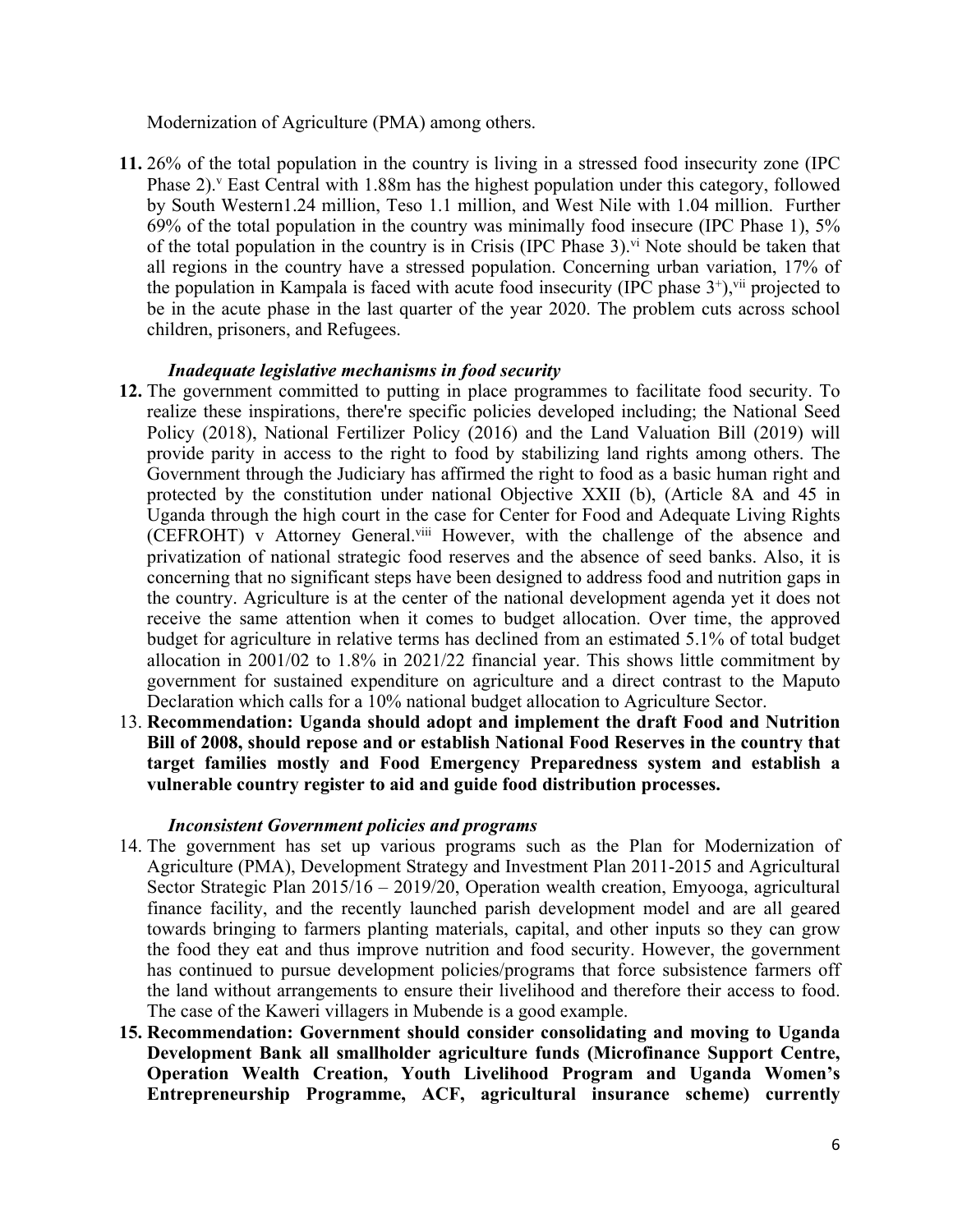#### **scattered under different institutions and programs.**

#### **D. Right to Education**

#### *Failure to Achieve Equitable Access to Quality of Education*

- 16. During the second periodic review, the state of Uganda accepted recommendations for quality and increasing access to education especially for girls, marginalized children, and those living in rural communities. The governmen<sup>t</sup> of Uganda has continued with the implementation of the Universal Primary and Secondary Education (UPE & USE) Programs. The introduction of UPE and USE has given almost all children the opportunity to access primary and secondary education. For instance in primary, there has been an increase in enrolment from 8.84million learners in 2017/18 to 10.76million learners in 2019/20 and maintained gender parity with boys and girls at par with 50:50 percentage.<sup>ix</sup> Under secondary education, there has been <sup>a</sup> 45% increment in enrolment from 1.37million learners in FY2017/18 to 1.99million in 2019/20. x The governmen<sup>t</sup> has implemented UPE and USE programs through construction and grant aiding of community schools.<sup>xi</sup> Community schools are required to teach learners without charging school fees. The provision of primary and secondary school at the parish and secondary level has improved access to education but it does not necessarily translate into equitable access to education. Some parishes and sub-counties are either too big or densely populated to be equitably served by one primary or secondary school.<sup>xii</sup>
- **17. Recommendation: The Ministry of Education and Sports with the assistance of other government agencies should undertake studies to ascertain and establish the unit cost required to educate <sup>a</sup> child in both primary and secondary schools.**

#### *Inadequate Education Financing Affects the Quality of Education*

18. Since 2016, the governmen<sup>t</sup> has grant-aided one hundred sixty-seven (167) community secondary schools and 23 primary schools in sub-counties and parishes without USE and UPE schools respectively.<sup>xiii</sup> In FY2017/18, the government through the Ministry of Education and Sports also commenced the first phase of implementation of the Uganda Government Inter Fiscal Transfer project targeting construction of One Hundred and seventeen (117) new secondary schools in sub-counties without governmen<sup>t</sup> schools. The current governmen<sup>t</sup> has fallen short of its 2016 - 2021 campaign promise of free pads, mathematical sets, and exercise books to learners in upper classes in UPE schools. Xiv This is in addition to failure to implement the government-led school feeding program,<sup>xv</sup> and as a result, several children are attending school hungry. The UPE and USE schools are operating with <sup>a</sup> lot of human resource and infrastructural constraints such as classrooms, teacher staff quarters, laboratories, and sanitation facilities. This has led to <sup>a</sup> high pupil classroom ratio currently standing at 71:1.<sup>xvi</sup> These can be attributed to the low funding of the education sector. In FY2019/20, the education sector share of the national budget was 10.4%, representing 0.68%, from the 11.08% of the FY2018/19 approved budget, the sector expenditure as <sup>a</sup> percentage of the Gross Domestic Product decreased from 2.78% to 2. 69%.<sup>xvii</sup> This is 3.31% below the internationally recommended 6%.<sup>xviii</sup> As a result of the failure to increase funding to education, the school implementing UPE and USE schools are operating with limited funds. This has made education unaffordable for children from poor backgrounds, 67.6% of boys and 64.6% of girls who leave school attribute it to education being expensive and unaffordable and lack of funding to keep them in school.<sup>xix</sup>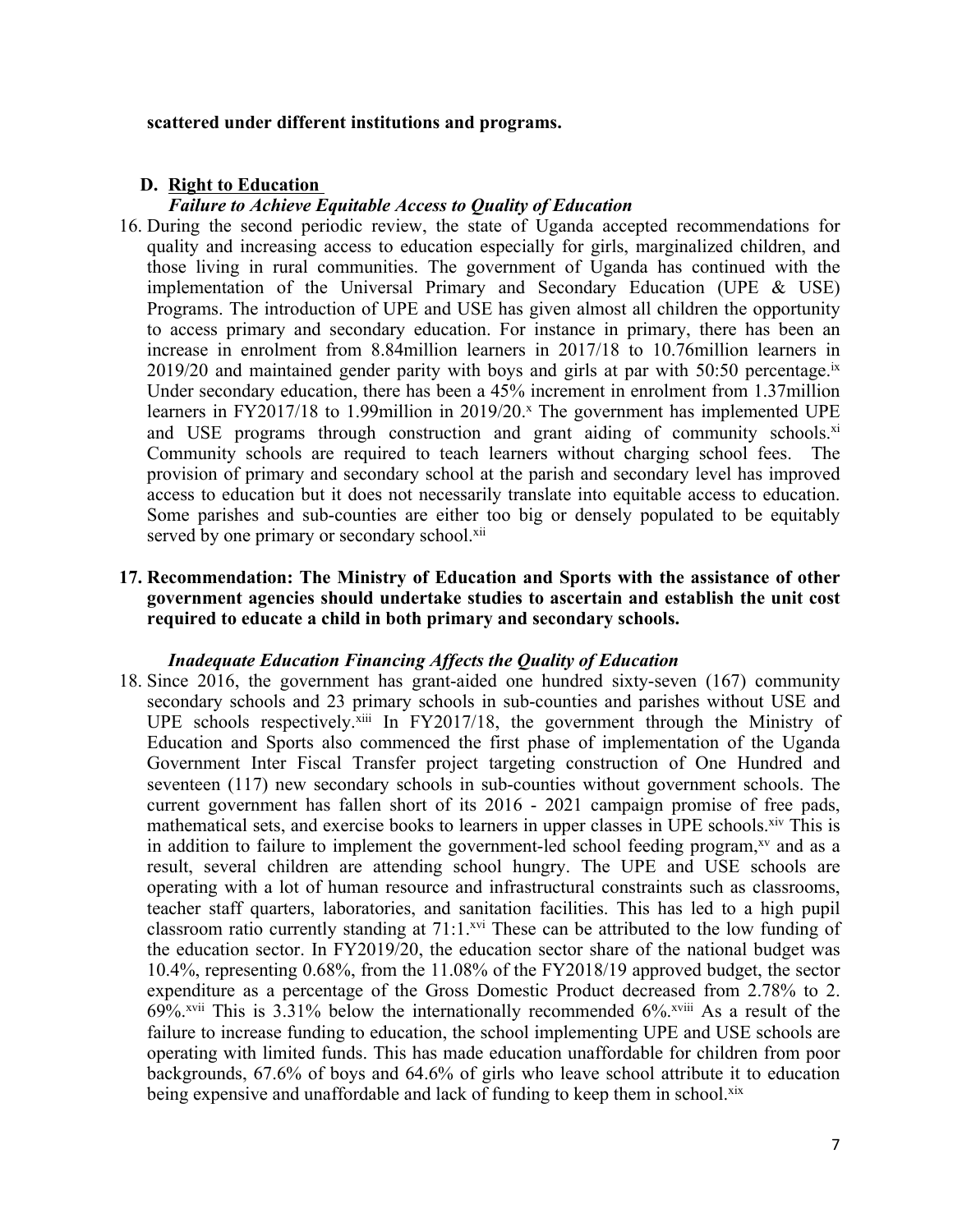19. **Recommendation: The government should immediately increase financial investment in the public education sector or allocate 20% of the budget to education, prioritising funding for basic education**

#### *The unregulated private sector in education*

- 20. The growing weaknesses in the public education system delivery have given space to the private sector to thrive in the delivery of education. Currently, at the primary level, about 39% of the schools are privately owned, with about 21% enrollment rate of the learners.<sup>xx</sup> The private school's share of primary education enrolment has been growing at an average of about 1% per annum over the last ten years.<sup>xxi</sup> At the secondary level, over 66% of the schools are private and these have been enrolling on average 51% of students.<sup>xxii</sup> However, the mushrooming of private schools has not been matched with an effective regulatory framework and as <sup>a</sup> result, the number of private schools has gone beyond the capacity of the education sector to effectively regulate and monitor their operations. The weak regulation of the private sector in education has been amplified with the outbreak of the COVID – 19 pandemic and the resultant prolonged closure of all educational institutions, there has been an arbitrary change of business from private schools to other businesses such as real estate.
- **21. Recommendation: The government should take all necessary measures to regulate the private educational sector by monitoring their compliance with education standards and reviewing and amending if necessary its laws and policies governing private education providers**

#### **E. The Right to the Highest Attainable Standard of Health**

- 22. At the International level, Article 2 of the International Convention on Economic Social and Cultural Rights provides that each state party to the Convention undertakes to individually, through international assistance and cooperation to the maximum of its available resources to progressively achieve the full realization of rights recognized in the charter and this includes the adoption of legislative measures for its people to enjoy the best attainable standard of physical and mental health.
- 23. At the National level, National Objectives and Directive Principles of State Policy XIV and XX read together with Article 8A of the constitution states that Uganda shall be governed based on the principles of national interest and common good enshrined in the directive principles of state policy which oblige the governmen<sup>t</sup> to provide health and basic medical services to the people of Uganda.

#### *Legal and policy concerns that constrain Health care*

24. In 2016, Uganda accepted to pursue efforts to combat HIV and provide health services for all. Uganda has taken steps to meet its obligation through passing the HIV and AIDS Prevention and Control Act, 2014 which seeks to "preven<sup>t</sup> and Control HIV". However, there are several shortfalls for example under the HIV Act, Sections 14, 41, and 43 mandatory HIV testing and the disclosure of medical information without consent are contrary to international best practices and violate fundamental human rights. The governmen<sup>t</sup> is commended for putting in place <sup>a</sup> Mental Health Law. However, The Mental Health law has not set <sup>a</sup> commencement date for operationalization. In addition, the state's investment in institutionalization breeds <sup>a</sup> big par<sup>t</sup> in cutting access to care, forced hospitalization, and treatment including the use of electroconvulsive therapy, seclusion, and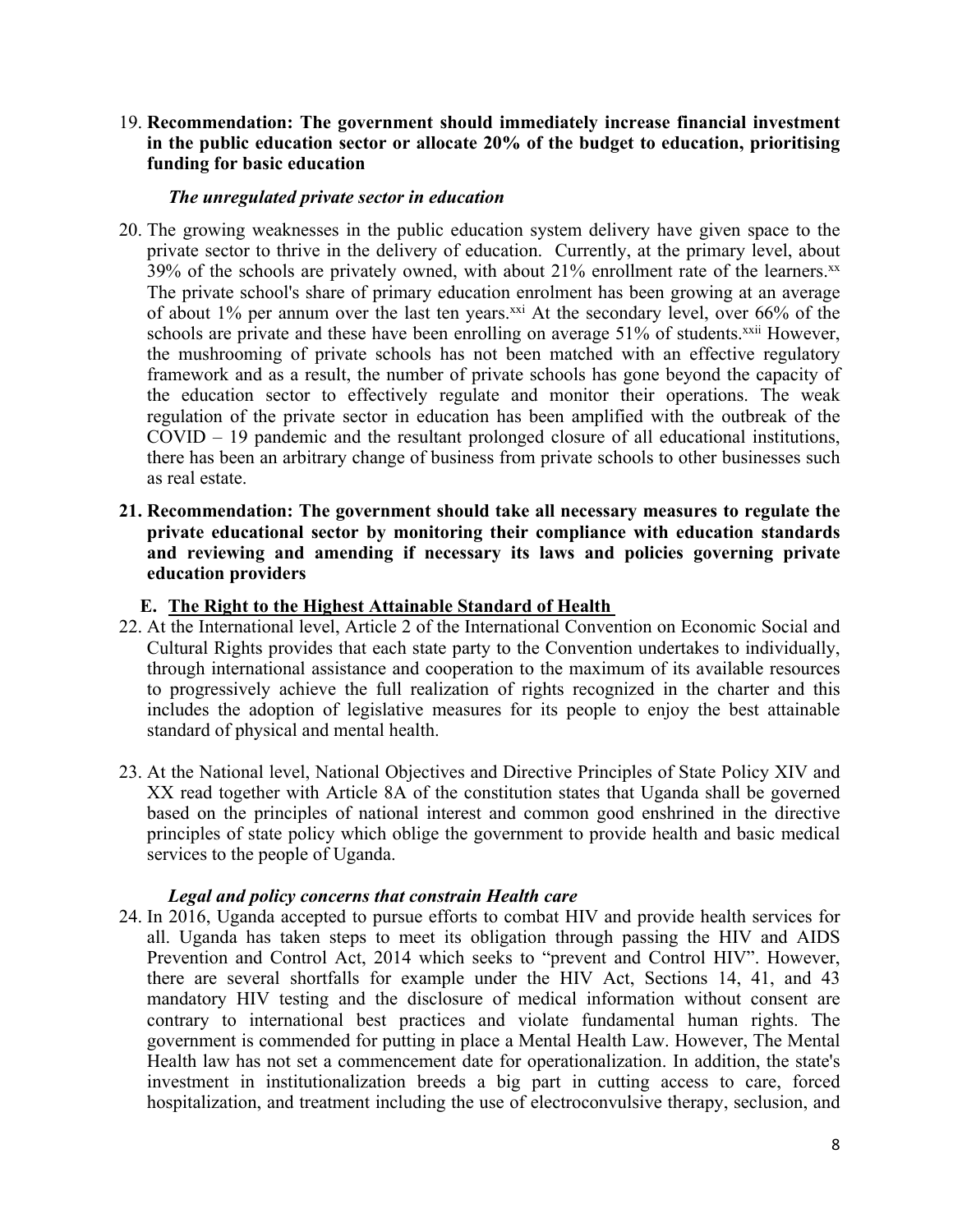restraint. Global human rights reports have classified such acts as forms of torture.<sup>xxiii</sup>

25. **Recommendation: Government should take necessary steps to amend the HIV/AIDS Prevention and Control Act to ensure that provisions that perpetuate discrimination including those that require mandatory disclosure, criminalisation of transmission are expunged from the law, expedite the rollout of the National HIV/AIDS Trust Fund.**

#### *Inadequate access to quality sexual and reproductive health services by young people*

- 26. The governmen<sup>t</sup> has committed to promoting SRHR for young people. However, the National School Health Policy has been shelved now for close to 18 years. The Adolescent Health Policy has been pending before the ministry of Health since 2017 and the Sexuality Education Framework has not been implemented since 2018 when it was passed. The SRHR Policy guidelines and service standards have not been implemented by the government.
- **27. Recommendation: Government should expedite the finalization of the School Health Policy, Adolescent Health Policy, and other policies on adolescent health and SRHR, disseminating the National Sexuality Education Framework.**

#### *Limited funding for Health Financing*

- 28. During the previous UPR of 2016, the governmen<sup>t</sup> committed to allocating 15% of its national budget to the health sector in line with the Abuja declaration. However, over the last 20 years since Abuja declaration in 2000, despite the nominal increment in the governmen<sup>t</sup> allocation to the health sector, the health sector budget has decreased as noted in the last 5 years, the health sector budget has further reduced from 8.9% of the national budget in 2016/17 to the projected 6.2% in the 2021/22 financial year.
- 29. **Recommendation: The government of Uganda should progressively increase funding to the health sector to meet the Abuja declaration's thresh hold of 15%.**

#### *None prioritization of enacting <sup>a</sup> National Health Insurance law*

- 30. The government introduced the National Health Insurance Scheme Bill 2019,<sup>xxiv</sup> however, the Bill is pending presidential assent. This has left 3.8% to 15.3% of Uganda's population experiencing catastrophic expenditure on health care. Ugandans spend 41% of household incomes on healthcare and this lies within the catastrophic expenditure zone far above the l5% recommended by the World Health Organization (WHO).
- 31. **Recommendation: Implement the Abuja Declaration on Roll Back Malaria in Africa with particular emphasis on concluding the enactment of the National Health Insurance Bill to cover vulnerable groups, such as those in the informal sector, lowincome households, people with disabilities, the elderly, persons with pre-existing health conditions and children.**

#### **F. Business and Human rights**

32. At the international level, Uganda has ratified the following instruments, among others: International Covenant on Economic, Social and Cultural Rights (ICESCR), International Covenant on Civil and Political Rights (ICCPR), Convention on the Elimination of all forms of Discrimination against Women (CEDAW), Convention on the Rights of the Child (CRC), Convention on the Rights of Persons with Disabilities (CRPD), International Convention on the Elimination of All Forms of Racial Discrimination (CERD), International Convention on the Protection of the Rights of All Migrant Workers and Members of their Families (CMW), and Uganda is also <sup>a</sup> State party to the Convention against Torture and Other Cruel, Inhuman or Degrading Treatment or Punishment (CAT).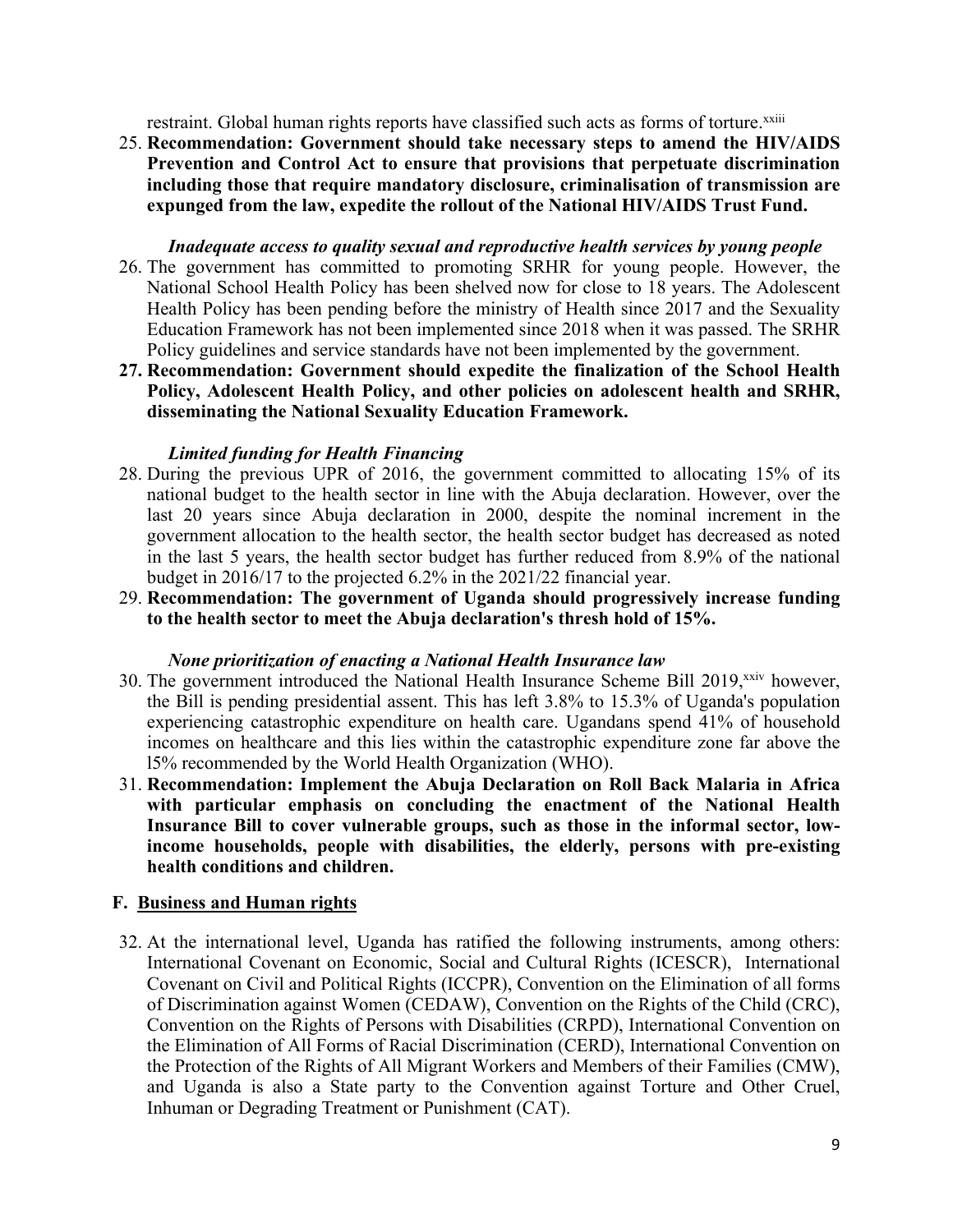### *Strengthen Legislative and policy frameworks*

- 33. Uganda received and supported two specific recommendations on Business and Human rights that is adopting <sup>a</sup> National Action Plan for Business and Human Rights as well Implementing the United Nations guiding principles on Business and Human Rights that is the "Protect, Respect and Remedy" framework. The governmen<sup>t</sup> has taken positive strides through formulation of the National Action Plan on Business and Human Right (NAPBHR) on the basis of the UN guiding principles of "Protect, Respect and Remedy" which is currently awaiting cabinet approval. Under 2008 National Oil and Gas Policy, the governmen<sup>t</sup> of Uganda committed to join the global Extractives Industries Transparency Initiative (EITI). This is <sup>a</sup> global standard for the good governance of oil, gas and mineral resources. On the 12 August 2020 Uganda was admitted.
- **34. Recommendation: Uganda should fasten the process of enacting and enforcing the mining and minerals bill, 2019 and should work to enact and enforce <sup>a</sup> minimum wage that provides all workers and their families with an adequate standard of living.**

# **III. EMERGING HUMAN RIGHTS ISSUES**

### *RIGHT SPECIFIC ISSUES*

### **A. The Right to culture**

#### *Limited access to cultural resources in protected areas.*

- 35. Accessing cultural sites especially those in protected areas such as National Parks or Forest Reserves is an important aspec<sup>t</sup> of cultural rights. The land is associated with sites and other resources, including sacred places of worship, historical sites, sacred rivers and streams for ritual cleansing, and sources of medicinal herbs and honey. However, there are restrictions by the Uganda Wildlife Authority – UWA (sometimes met with violence, sometimes because permits are not easy to obtain, depending on circumstances and distance).
- **36. Recommendation: Government agencies such as the Uganda Wildlife Authority (UWA) and National Forestry Authority (NFA) should develop policies not only to guarantee access and fully protect culturally significant sites, but also to provide authority to the concerned communities, especially the IMGs to sustainably co-manage these resources, including tourism development.**

#### *Lack of <sup>a</sup> Platform for cultural Leaders*

- 37. There is still <sup>a</sup> lack of <sup>a</sup> common platform for cultural leaders as well as limited research and documentation on cultural rights ye<sup>t</sup> ironically the negative aspects of culture have been largely documented.
- 38. **Recommendation: The Government of Uganda should support the establishment of <sup>a</sup> National Assembly of Cultural Institutions in Uganda through which cultural leaders can collectively support the realization of cultural rights among their subjects.**

# **B. Right to food**

*COVID-19 and Food Security*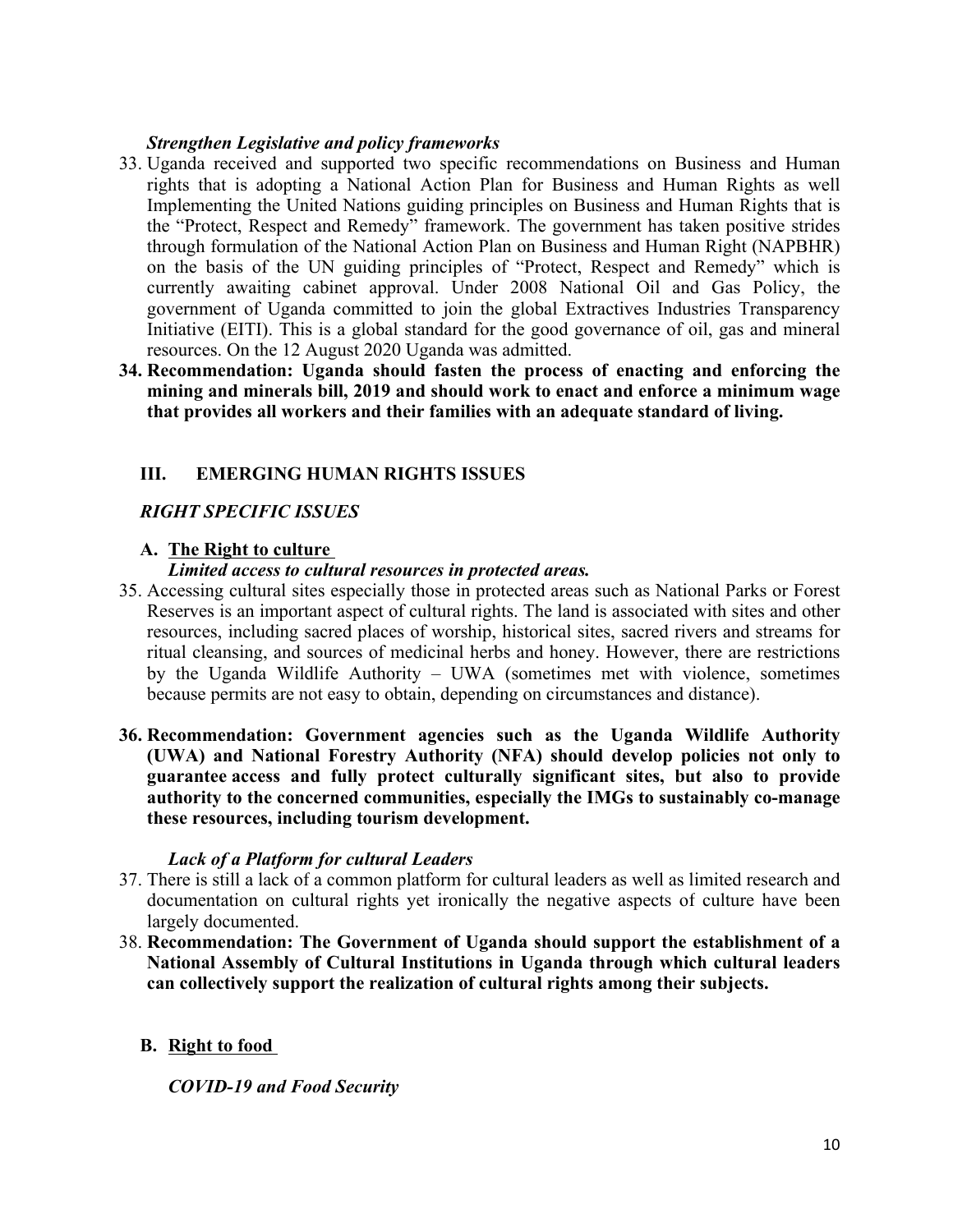39. Due to the advent of COVID 19 and its associated standard operating procedures like lockdown, 6 out of 10 Ugandans had <sup>a</sup> worsened food intake, 4 out 10 households reported having planted less, 7 out of 10 were worried about running short of food; 3 out of 4 reported increased food prices. Despite this, Uganda registered <sup>a</sup> minimal decline in the prevalence of undernourishment in the total population from 41.4% 2015-2017 to 41.0%; 2016-2018. xxv

# **C. The Right to the Highest Attainable Standard of Health**

#### *The restrictive legal environment for access to safe abortion services.*

- **40.** Uganda continues to have legislation that criminalizes abortion that punishes women and girls who choose to end <sup>a</sup> pregnancy and criminalizes health workers that offer postabortion care. In April 2020 <sup>a</sup> clinical officer was arrested and charged for the offence of supplying drugs that cause abortion contrary to section 143 of the Penal Code Act.<sup>xxvi</sup>
- 41. **Recommendation: The government should remove its reservation on Article 14 of the Maputo Protocol and review its abortion law to ensure it is consistent with international and regional human rights standards. It should implement nationwide awareness-raising strategies to dispel the misperceptions about when abortion is legal, and increase the number of health facilities that can provide legal and safe abortion and comprehensive post-abortion care services, including in rural areas.**

### *Access to health care for Key Population groups and sex workers*

- 42. Punitive and restrictive policy, legal and regulatory environment acts as <sup>a</sup> barrier to access to integrated HIV/AIDS and SRHR services for Key Populations including LGBTQI, adolescent girls and young women and the hard to reach. Key Populations live in <sup>a</sup> highly criminalized environment which fuels violence and compromises access to comprehensive HIV/AIDS and SRHR services for them. These include the Penal Code Act, the HIV prevention and control Act 2014, Anti Narcotic and Psychotropic Substances Act, and the Sexual Offenses Bill. The situation is compounded by the lack of up-to-date National data on HIV, GBV, STIs, and mental health for Key Populations. This is due to the absence of <sup>a</sup> robust system of tracking integrated HIV/AIDS and SRHR service indicators for KPs.
- 43. **Recommendation: Government through the Ministry of health should design guidelines on access to non-discriminative integrated HIV/AIDS and SRHR services responsive to the unique needs of the Key populations. Repeal the vagrancy laws, punitive provisions on sex work, carnal knowledge, substance use, suicide, and mandatory testing and intentional transmission HIV, repeal/revise the laws that penalize sex work, substance use, suicide, and mandatory testing and intentional transmission of HIV and push for progressive laws and policies that are nondiscriminative.**

# **BUSINESS AND HUMAN RIGHTS**

#### **D. Right to <sup>a</sup> Clean and healthy environment.**

44. There is pollution arising from use of mercury by Mining companies and Artisanal and small-scale miners polluting rivers such as River Loyoro and River Kiriki in Karamoja Sub-Region. Food and water contamination as <sup>a</sup> result of use of banned chemicals such as Striker Rocket, Indofil M45, Fangocil Eureka 72 WP, Malathion, Weed Master, Glyphosate and Mancozeb. This is attributed to limited knowledge on the allowed and disallowed chemical used as agro-inputs for the small holder farmers and failure to regulate the operations of agro input dealers.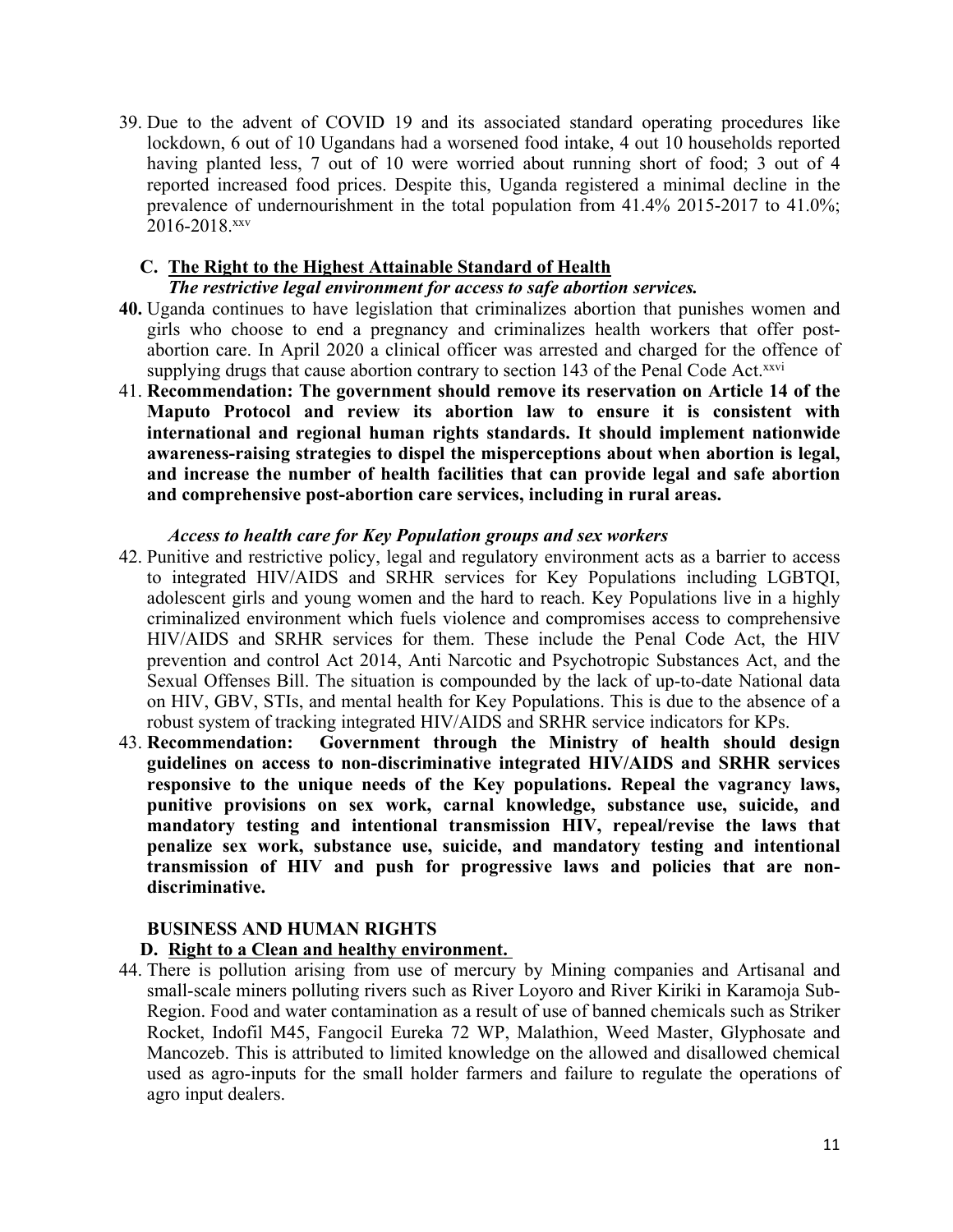**45. Recommendation: Government should do occasional checks to companies for purposes of establishing whether companies are using allowed chemicals. It should also subject all companies and agro-input dealers that violate these laws to penal sanctions. It should be made mandatory for agro input dealers to display in the open all lists, product names and images of banned chemicals to guide small holder farmers.**

### **E. Right to access information**

- 46. Businesses are failing to respec<sup>t</sup> the principle of free, prior and informed consent as required by ILO Convention No.169 and the United Nations Declaration on the Rights of Indigenous Persons. In Karamoja, companies have consistently failed to secure indigenous communities' free, prior, and informed consent before starting operations and the national and local governments have failed to insist on this established international standard.
- **47. Recommendation: Government should develop mechanisms to ensure that licences and leases are only granted after indigenous communities have given their free, prior and informed consent and <sup>a</sup> fair revenue sharing mechanism has been agreed.**

# **F. Right to work under just and favorable conditions of work**

- 48. Business entities employ community members without formal contracts and are exploited for example Local miners are paid <sup>a</sup> pittance for the stones they break. For <sup>a</sup> truckload of 22–23 tonnes, they ge<sup>t</sup> UGX 150 000 (USD 45); for 28–29 tonnes UGX 170 000 (USD 52); and for 30–31 tonnes UGX 220 000 (USD 67). This is <sup>a</sup> breach of their obligations under UDHR Art.123, ICESCR Arts. 6,7,8, CRPD Art.27, ILO core labour convention and ILO Declaration on Fundamental Principles and Rights at Work. This makes remedy seeking rather complicated in case of unfair treatment at work.
- **49. Recommendation: Government should set <sup>a</sup> minimum wage for employees and also develop mechanisms to ensure that all those undertaking work do so with formal contracts.**

# *Land grabbing.*

- 50. In August 2014, more than 200 families were brutally evicted from their land in Rwamutonga, Hoima District, for the construction of <sup>a</sup> wastage managemen<sup>t</sup> plant by the American company, McAlister. In October 2015, the High Court ruled the eviction was unlawful, but did not make an order for restoration.<sup>xxvii</sup> In March 2018, more than 5,000 families were rendered homeless after forceful eviction in Kiryandongo and Kitwanga sub counties by two private companies Agilis Partners Ltd and Kiryadongo Sugar. xxviii
- **51. Recommendation: Government should develop mechanisms to ensure that all those that lose their land to development projects should be relocated to other area as well as subjecting companies that evict people illegal to penal sanctions and fines.**

#### *Ineffective access to remedy*

- 52. Access to the High court for many is impeded by poverty, lack of legal assistance and unfamiliarity with the litigation process. The Uganda Human Rights Commission faces inadequate human and financial resources and the absence of <sup>a</sup> witness protection law weakens its tribunal function.<sup>xxix</sup> The Industrial Court is not a court of first instance, and is grappling with <sup>a</sup> five-year backlog, inadequate structure, staff and funds. xxx
- **53. Recommendation: There is need to enact the legal aid bill to offer effective remedy to poor and marginalized communities as well as enacting and enforcing witness protection laws and strengthening relevant institutions such as the Equal**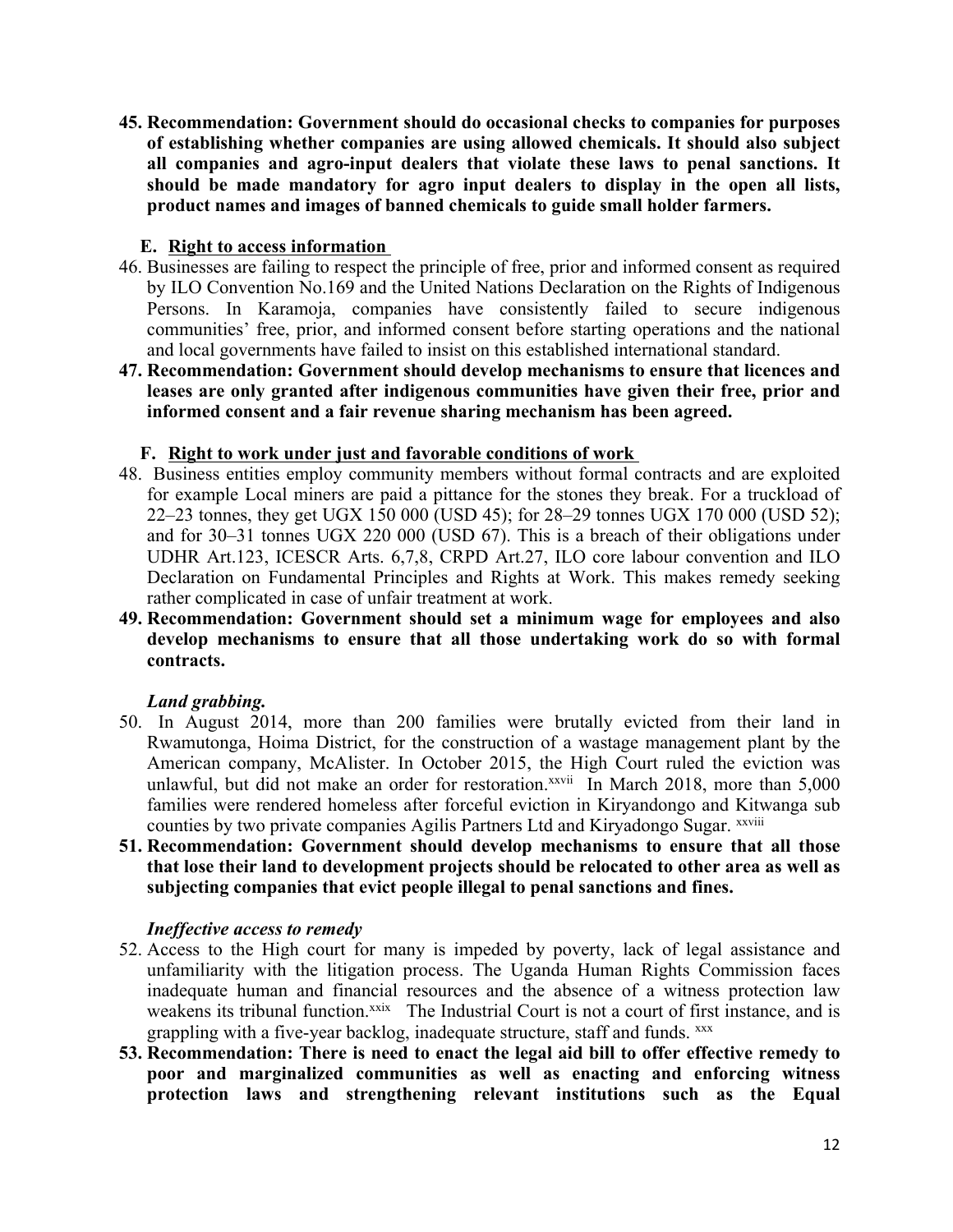### **Opportunities Commission, Uganda Human Rights Commission and Industrial Court.**

# **OTHER ISSUES**

#### *Inadequate Legal protection for domestic workers*

- 54. Domestic workers remain <sup>a</sup> growing section of workers succumbing to abuses and violations in the informal and formal urban settlements of Uganda coupled with the recent surge in expor<sup>t</sup> of Ugandan women and youths to work as domestic workers in Saudi Arabia, Jordan, and the United Arab Emirates.xxxi The government has not ratified the International Labour Organization (ILO) Convention on Decent work Domestic Workers 2011 (No. 189). While efforts were kick-started in 2020, including initiating the draft Employment (Domestic Workers) Regulations 2020, kick-starting the ratification process of ILO Convention No. 189. All these efforts remain incomplete.
- 55. **Recommendations: The Government through the Ministry of Gender labour and social development should expedite the adoption of the draft Employment (Domestic Workers) Regulations 2020 to ensure decent work for domestic workers in Uganda.**

#### *Youth Unemployment*

- 56. In 2016, Uganda committed to implementing socio-economic and development policies for safeguarding the rights of the youth. Uganda'<sup>s</sup> population is at 44 million with <sup>a</sup> 3.3% growth rate per annum and more than 78% of Ugandans are young people aged 30 or below. The governmen<sup>t</sup> of Uganda has for the pas<sup>t</sup> five years undertaken <sup>a</sup> policy shift to suppor<sup>t</sup> Startup Entrepreneurs through the Instigation of measures to suppor<sup>t</sup> youth business startups and to nurture new businesses. <sup>xxxii</sup> One of the flagship government initiatives in this regard has been the Youth Livelihood Program (YLP). xxxiii Various challenges are however prevalent. The Youth unemployment rate in the country remains high at 13% is above the national average while their aggregate underutilization rate was 38%.xxxiv Inadequate funding of the Youth Livelihood Programme has over the years undermined the intended objective of responding to the challenge of unemployment among the Youths. xxxv
- **57. Recommendation: Parliament of Uganda should particularly the 11th Parliament, should fast track the passing of the National Graduate Service Scheme Bill to support the young people to transit to the labour market with the much need**

 $\mu$ <sup>i</sup> Uganda Population Council – State of Uganda Population Report 2019

ii The National Action Plan on culture and creative industries of Uganda 2015/16-2019/20

iii 1959

iv CCFU, The Situation of Cultural Rights in Uganda., June 2021

v IPC,2017

vi IPC,2020

vii ibid

viii Civil Suit No.45/2020

ix Ministry of Education and Sports, Education and Sports Sector Annual Performance Report FY2019/20, P. 76.

x ibid, 83

xi ibid 78